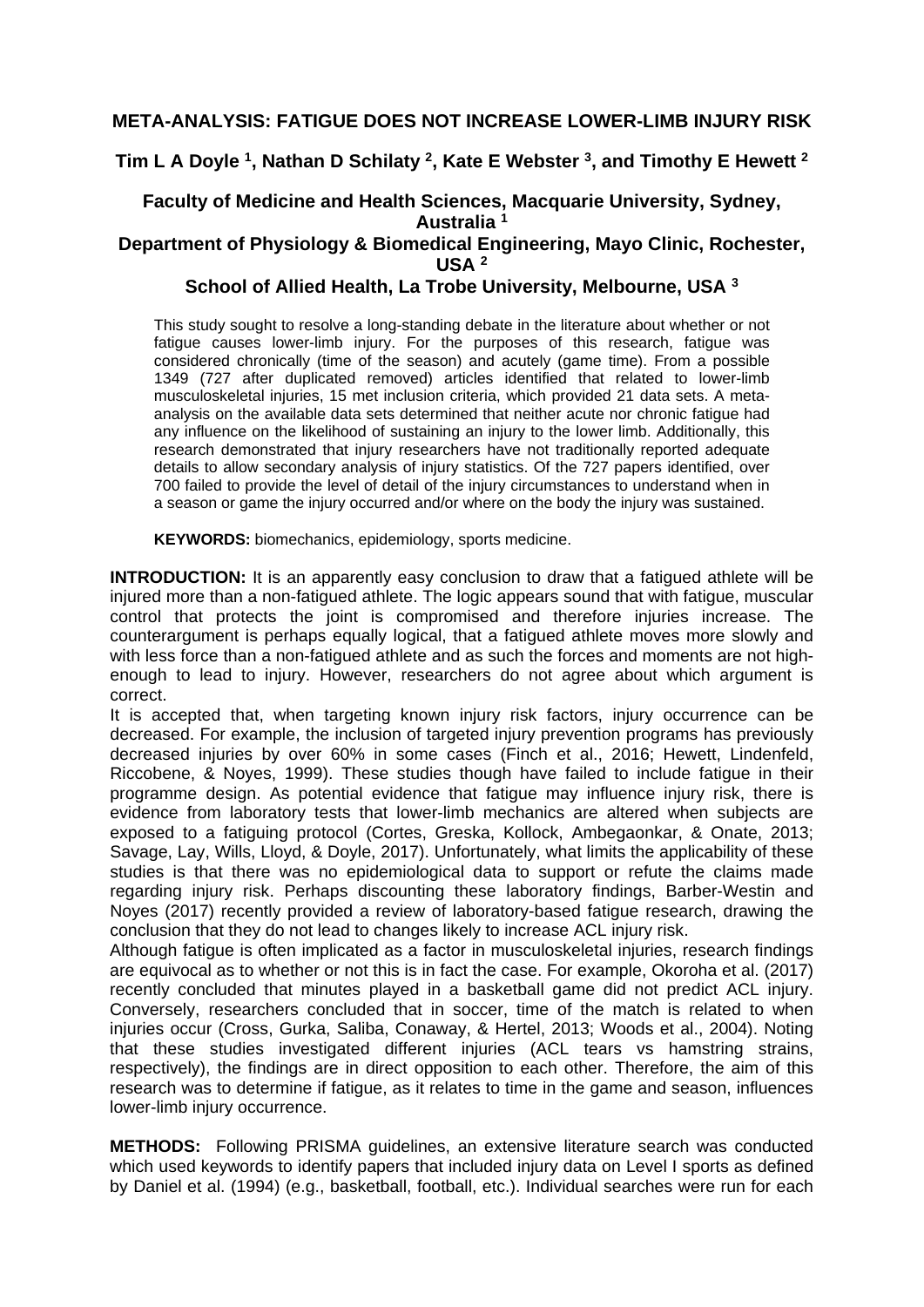injury type (ACL, hamstring, groin) in five databases: PUBMED, Medline, SportDiscus, CINAHL, and Ausport. Search terms were included for each injury type, injury location, and sport type. Research was not limited by date of publication, as such all original research published in English was considered for inclusion. Manual searches of databases and the literature supplemented the automated database searches. Two reviewers independently applied the selection criteria to the papers identified by the database searches. Title and abstracts were screened and articles excluded if they did not meet the inclusion criteria. Full text papers were then screened and criteria again applied independently by each reviewer. A collective decision made by both reviewers when there was disagreement. Two papers without suitable data were followed-up with the original authors, however one author no longer had access to the data and the second author did not respond. From the articles deemed suitable a meta-analysis was conducted for each injury based on time of season and time in game.

An odds ratio meta-analyses were conducted to evaluate the timing, season and game, of injury occurrence. For each of the injury areas, pooled estimates were calculated for season (first compared to second half) and match (first half vs second half, first vs second quarter, first quarter vs fourth quarter, or second to third quarters). A random effects model was used to account for the heterogeneity of the study samples.

If studies did not provide raw numbers but only figures of injury numbers, the reviewers used customized MATLAB software (GRABIT, v1.0.0.1) to digitize the figure. This allowed for the extraction of the data in a format required for subsequent analysis. Further, when data were presented as percentages or relative occurrences, reviewers converted these results to raw injury numbers. Injury timing was recorded either as within the first- or second-half of the season or game by half or quarter. When injury data were provided by month, the data were split evenly such that the first- and second-half of the season included the same number of months, if there were an odd number of months then the middle month injury numbers were halved and added to each half of the season.

**RESULTS and DISCUSSION:** From all searches conducted, an initial 1349 articles were identified which reduced to 727 after the exclusion of duplicate articles, which reduced further to 15 articles that provided 21 sets of data for analysis. In future scientific reports, researchers are strongly encouraged to include details of injury timing, location, and type to allow for secondary analysis of injury statistics. While the major conclusion of this research, based on secondary analysis of published data, is that fatigue (within a season or game) does not increase injury risk, further analysis by sex and sport is warranted.

The data sets that were available hinted at possible patterns of injury that differed between sex and sports. For example, Cross et al. (2013), provides support for there being sex differences in injury patterns in their investigation of hamstring injuries in soccer. Further, the research of Dallalana, Brooks, Kemp, and Williams (2007) and Brooks, Fuller, Kemp, and Reddin (2006) contradicted that of Okoroha et al. (2017) as they concluded ACL and hamstring injuries in rugby union are related to game time, whereas this was not found in NBA athletes.

**Fatigue due to time in season:** Based on the available data sets, comparing the first- to the second-half of the season, there were no differences in ACL, groin, or hamstring injury occurrences (ACL: OR: 1.27, CI: 0.43-3.78, Groin: OR: 1.79, CI: 0.63-5.06, Hamstring: OR: 1.16, CI: 0.88-1.53). Despite this statistical finding, careful consideration of the individual studies suggests that there may be a more complicated relationship than these findings suggest. As an example, although raw findings from Dallalana et al. (2007) and Dodson, Secrist, Bhat, Woods, and Deluca (2016) suggest injuries are more likely to occur early in the season, when co- factors such as player numbers were considered, these differences were not meaningful.

**Fatigue due to time in game:** Pooling available data sets, there were no differences in injury occurrence between the first- and second-halves of the game for the ACL, or hamstring (ACL: OR: 0.43, CI: 0.47-7.92, Hamstring: OR: 0.85, CI: 0.58-1.24). This was also the case when comparing the first- to the fourth-quarter (ACL: OR: 0.84, CI: 0.27-2.68,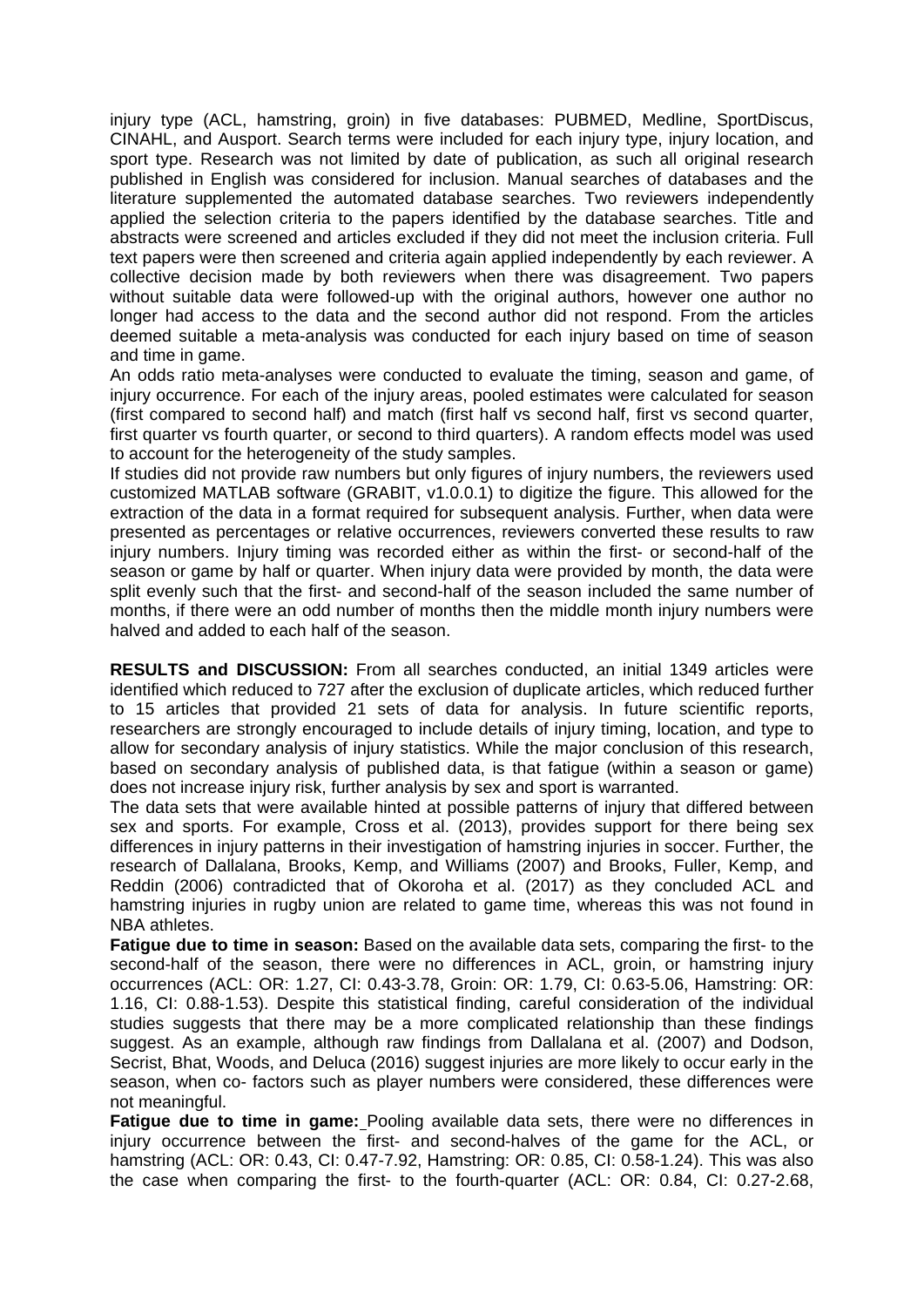Hamstring: OR: 0.62, CI: 0.34-1.16). These findings support recent research concluding that minutes played in a basketball game did not relate to ACL injuries in National Basketball Association athletes (Okoroha et al., 2017). In opposition to these results, Dallalana et al. (2007) found the majority of all 211 knee injuries in English rugby union occurred in the second half of the game and the first quarter of matches had the lowest frequency of injuries. These opposing findings should prompt researchers to investigate the pattern of injuries across different sports to determine if fatigue has different consequences based on the sport being played. Similar to the mixed results with respect to time of the season, hamstring injury results were also mixed. Two studies reported more injuries in the second half (Brooks et al., 2006; Roe, Murphy, Gissane, & Blake, 2016), one reported more in the first half (Cross et al., 2013), and another found no difference (Ekstrand et al., 2011). Perhaps giving an insight to not only sport differences, positional differences, for some sports at least, is another area that warrants further exploration. According to Brooks et al. (2006), rugby union forwards were injured with increased frequency as the game continued. Backs, however, were more likely to be injured in the  $2^{nd}$  and  $4^{th}$  quarters of the game. Finally, providing further evidence for sex differences, Cross et al. (2013) concluded that females sustain more hamstring injuries in the second half of a soccer game for first time hamstring injuries and this is magnified for recurrent injuries.

| 1st vs 2nd half season  |                     |
|-------------------------|---------------------|
| ACL                     | 1.27 (0.43-3.78)    |
| Groin                   | 1.79 (0.63-5.06)    |
| Hamstring               | 1.16 (0.88-1.53)    |
| 1st vs 2nd half game    |                     |
| ACL                     | $0.43(0.47 - 7.92)$ |
| Hamstring               | $0.85(0.58-1.24)$   |
| 1st vs 2nd quarter game |                     |
| <b>ACL</b>              | 1.92 (0.47-7.92)    |
| Hamstring               | $0.77(0.56-1.04)$   |
| 1st vs 3rd quarter game |                     |
| ACL                     | $0.59(0.10-3.62)$   |
| Hamstring               | 1.03 (0.82-1.28)    |
| 1st vs 4th quarter game |                     |
| <b>ACL</b>              | $0.84(0.27-2.68)$   |
| Hamstring               | $0.62$ (0.34-1.16)  |
| 2nd vs 3rd quarter game |                     |
| ACL                     | $0.36(0.10-1.34)$   |
| Hamstring               | 1.33 (0.92-1.91)    |
|                         |                     |

| Table 1: Odds ratio and confidence intervals for all comparisons. |                                         |
|-------------------------------------------------------------------|-----------------------------------------|
| INJURY                                                            | <b>ODDS RATIO (CONFIDENCE INTERVAL)</b> |
| .                                                                 |                                         |

**CONCLUSION:** Based on the available literature, the current analysis demonstrates that fatigue, with respect to time in season or time in game, likely has minimal or no influence on likelihood of injury. However, there is potentially a lot more that can be learnt within this space - future research should include more, not less, detail in published findings to enable a multifaceted investigation of 'fatigue' effects on injury. For example, close examination of individual studies suggests that there may be sex and sport differences in relation to how fatigue influences injury rates.

#### **REFERENCES**

Barber-Westin, S. D., & Noyes, F. R. (2017). Effect of Fatigue Protocols on Lower Limb Neuromuscular Function and Implications for Anterior Cruciate Ligament Injury Prevention Training: A Systematic Review. *American Journal of Sports Medicine, 45*(14), 3388-3396.